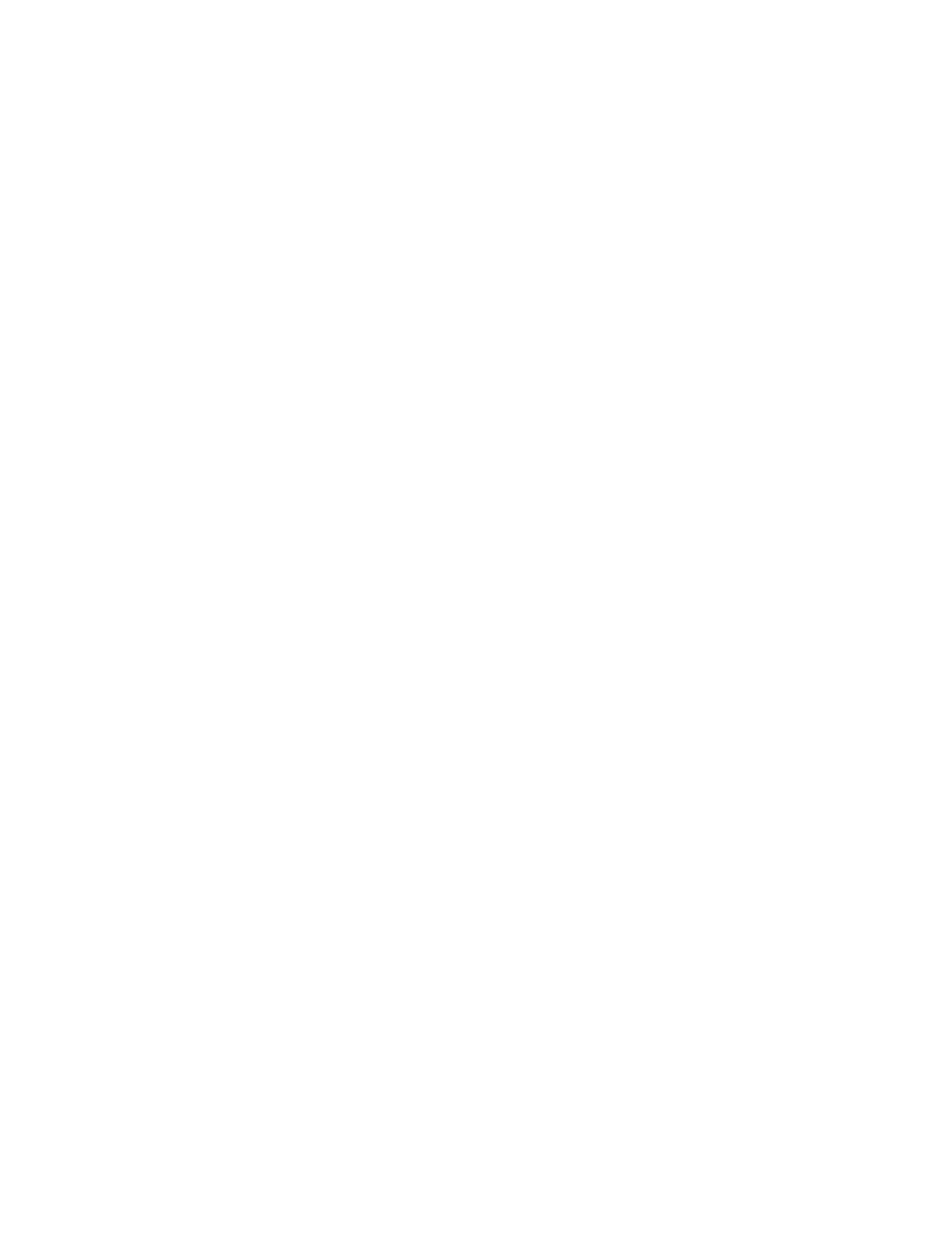

MAP 1 Lack of comparable surveys in Africa makes it di cult to measure poverty trends

*Source:* World Bank data.

## Poverty in Africa may be lower than current estimates suggest, but more people are poor today than in 1990

According to World Bank estimates from household surveys, the share of people in Africa living on less than \$1.90 a day fell from 57 percent in 1990 to 43 percent in 2012. Limiting the estimation to comparable surveys of good quality, drawing on information from nonconsumption surveys, and applying price deflators other than the consumer price index suggest that poverty may have declined by more. Even under the most optimistic alternative scenario, however, there were many more poor people in Africa in 2012 than in 1990 (more than 330 mil lion, up from about 280 million), as a result of rapid population growth.

Africa will not meet the Millennium Development Goal target of halving poverty by 2015 and projections are that the world's poor will be increasingly concentrated in Africa. Fragility and conflict are especially detrimental to poverty reduction, resulting in poverty reduction that was 15 percentage points lower than in other economies over the 1996–2012 period. Rural areas remain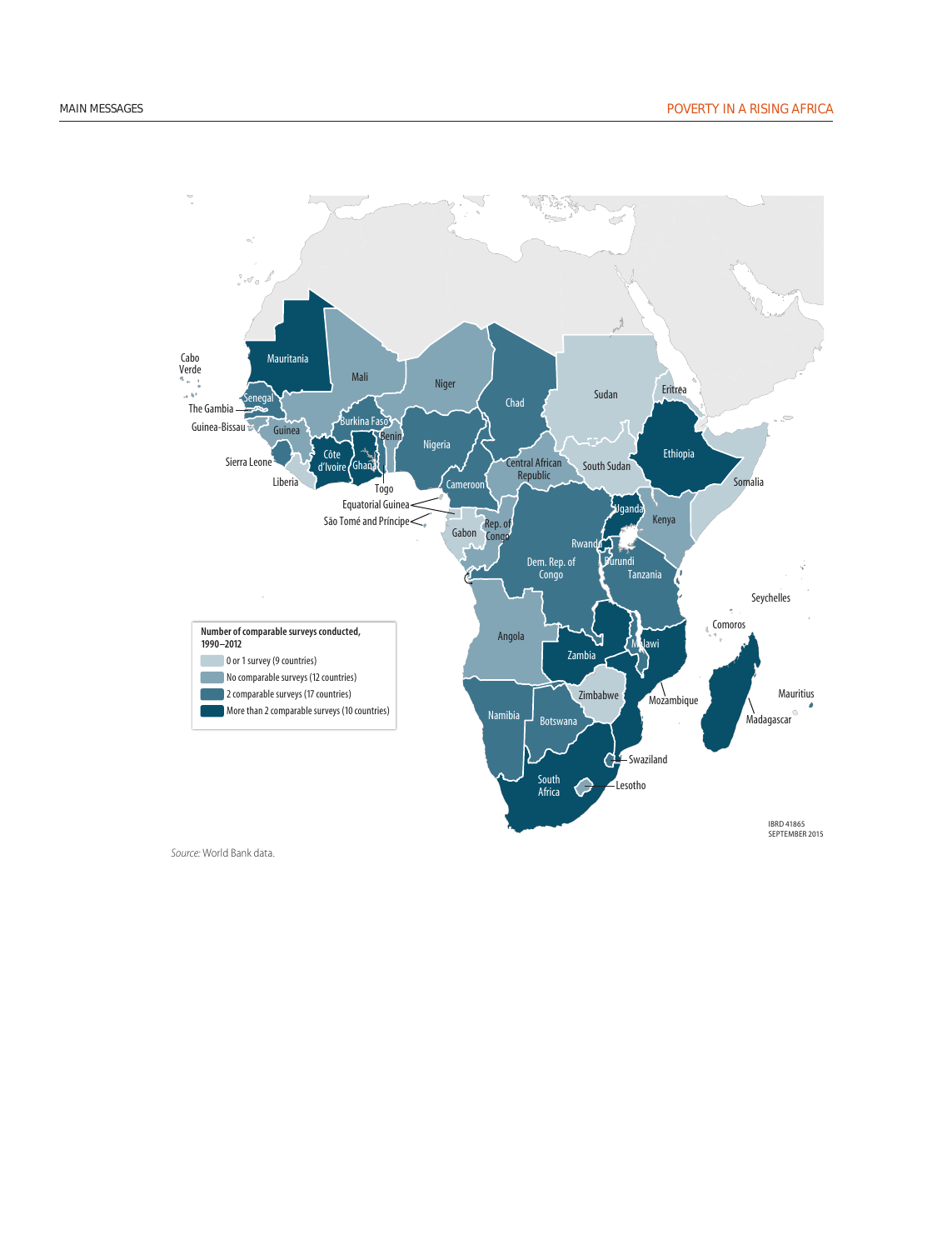much poorer than urban areas, although the gap narrowed. The poverty rate among female-headed households is lower than among male-headed households, but households headed by widows are worse off (and these results may change once differences tolerance of domestic violence and less in demographic composition are taken into account). Poverty is a persistent condition for many poor; three out of five poor are chronically poor.

## Nonmonetary dimensions of wellbeing improved, but levels remain low and progress has leveled o

By many dimensions, well-being in Africa improved between 1995 and 2012. Adult literacy rates increased 4 percentage points. Life expectancy at birth rose 6.2 years, and the prevalence of chronic malnutrition among children under 5 fell 6 percentage points. The number of deaths from politically motivated violence declined, and both tolerance and the incidence of gender-based domestic violence dropped. Scores on voice and accountability indicators rose slightly, and there was a trend toward greater participation of women in household decision-making processes.

These improvements notwithstanding, the levels of achievement remain low across these domains, and the rate of progress is leveling off. Despite the increase in school enrollment, more than two out of five adults are still unable to read or write, and the quality of education is very low. About threequarters of sixth graders in Malawi and Zambia cannot read for meaning, providing just one example of the school quality challenge. The need to reinvigorate efforts to tackle Africa's basic educational challenge and build Africa's future human capital is urgent.

Health outcomes mirror the results for literacy: Progress is occurring, but outcomes remain the worst in the world. Nearly two in five children are malnourished, and progress in immunization rates and bednet distribution is slowing. Africans enjoyed considerably more peace in the 2000s than they did in earlier decades, but the number of violent

events has been on the rise since 2010, reaching four times the level of the mid-1990s. Tolerance of domestic violence (at 30 percent of the population) is still twice as high as in the rest of the developing world. Greater empowered decision making among younger (compared with older) women suggest that a generational shift in mindset is still to come. Africa also remains among the bottom performers in terms of voice and accountability.

Beyond these regionwide trends, four findings stand out:

- Fragile countries tend to perform worse than other countries, confirming the pernicious effects of conflict.
- There is a worrisome penalty to residing in a resource-rich country (figure 1).
- Women can expect to live in good health 1.6 years longer than men, and among children under 5 it is girls, not boys, who are less likely to be malnourished (by 5 percentage points). But illiteracy remains substantially higher among women, women suffer high rates of domestic violence, and women are more curtailed than men in their access to information and less free to make decisions.



FIGURE 1 Resource-rich countries perform systematically worse

*Source:* Staff calculations based on World Health Organization and multiple Demographic and Health Surveys.

*Note:* Figure shows the gap between resource-rich and other countries in Africa. Results control for demographic factors, education, poverty, and other country characteristics (income, fragility, landlockness).